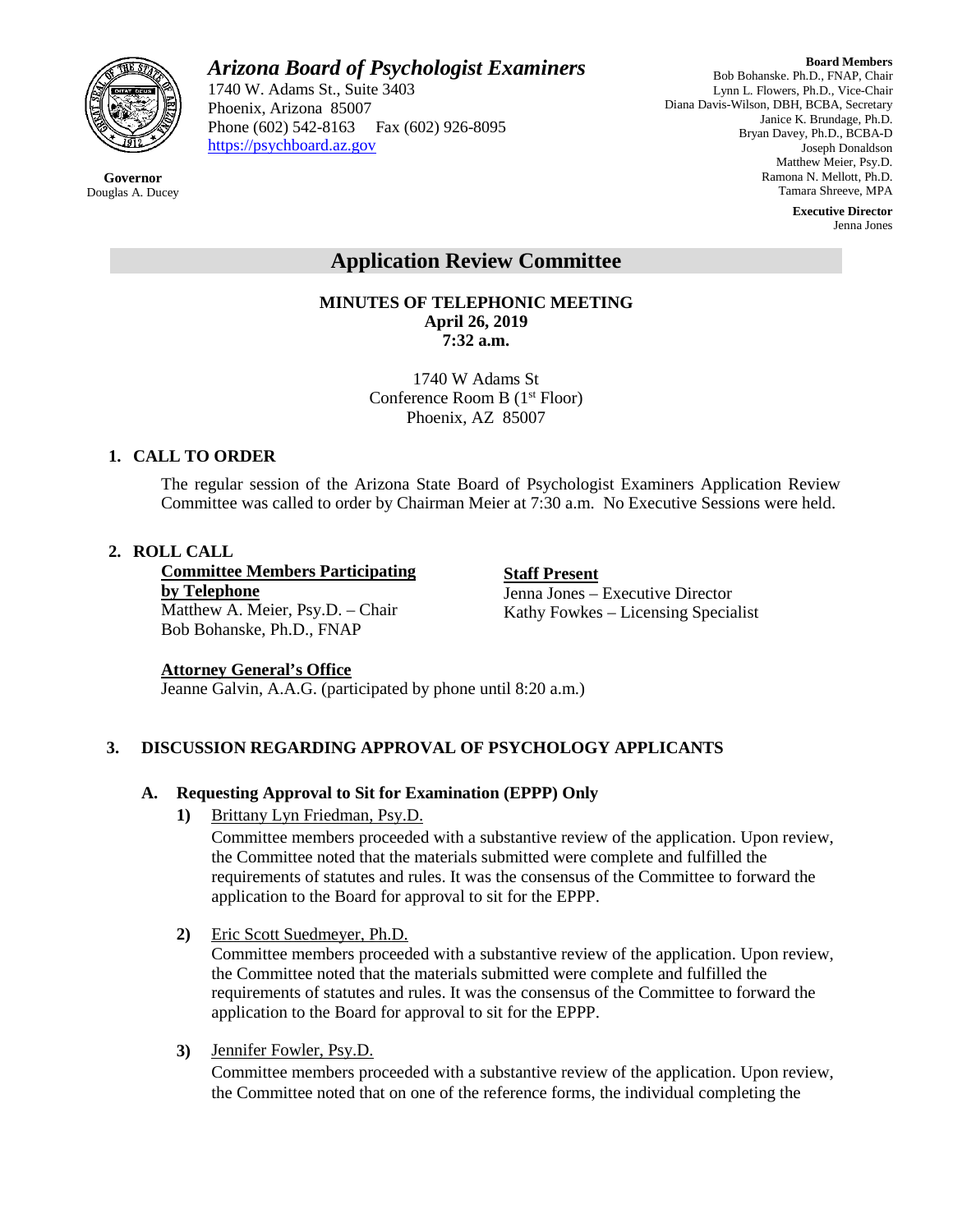reference indicated her relationship with Dr. Fowler was that of "student", which does not meet the requirement of  $R4-26-203(A)(26)$ . It was the consensus of the Committee to forward the application to the Board for approval to sit for the EPPP, contingent upon receiving a new or corrected reference form.

**4)** Karey L. O'Hara, Ph.D.

This application was incorrectly listed under section (3)(B). Committee members proceeded with a substantive review of the application. Upon review, the Committee noted that the materials submitted were complete and fulfilled the requirements of statutes and rules. It was the consensus of the Committee to forward the application to the Board for approval to sit for the EPPP.

**MOTION**: Dr. Meier moved to forward the applications of Brittany Lyn Friedman, Psy.D., Eric Suedmeyer, Ph.D. and Karey L. O'Hara, Ph.D. to the Board for approval to sit for the EPPP, and to forward the application of Jennifer R. Fowler, Psy.D. to the Board for approval to sit for the EPPP contingent upon Board staff receiving a new or corrected reference form. Dr. Bohanske seconded. **VOICE VOTE**: The motion carried 2-0.

## **B. Requesting Approval to Sit for Examination (EPPP) & Licensure**

**1)** Amy Leigh Becker, Psy.D.

Committee members proceeded with a substantive review of the application. Upon review, the Committee noted that the materials submitted were complete and fulfilled the requirements of statutes and rules. It was the consensus of the Committee to forward the application to the Board for approval to sit for the EPPP and licensure upon a passing score.

**2)** Eveline Bush, Psy.D.

Committee members proceeded with a substantive review of the application and additional materials. Upon review, the Committee noted that her doctoral program at Charisma University appeared to be an online program and may not have had a residency component as required under A.R.S.  $\S32-2071(K)$ . It was the consensus of the Committee to make a second request for additional information.

**3)** Imecca Akpa, Psy.D.

Committee members proceeded with a substantive review of the application and additional materials. Upon review, the Committee noted that the materials submitted were complete and fulfilled the requirements of statutes and rules. It was the consensus of the Committee to forward the application to the Board for approval to sit for the EPPP with requested accommodations and licensure upon a passing score.

**4)** Karey L. O'Hara, Ph.D.

This application was for EPPP only, and was therefore reviewed under section (3)(A) of the agenda.

**5)** L. Camille Jarmie Harris, Ph.D.

Committee members proceeded with a substantive review of the application. Upon review, the Committee noted that on the Core Program Requirements form in the area of Scientific and Professional Ethics and Standards in Psychology, one of her courses was completed during an independent master's program, which does not meet the requirement of A.R.S.  $§32-2071(A)(4)(a)$ . It was the consensus of the Committee to request additional information.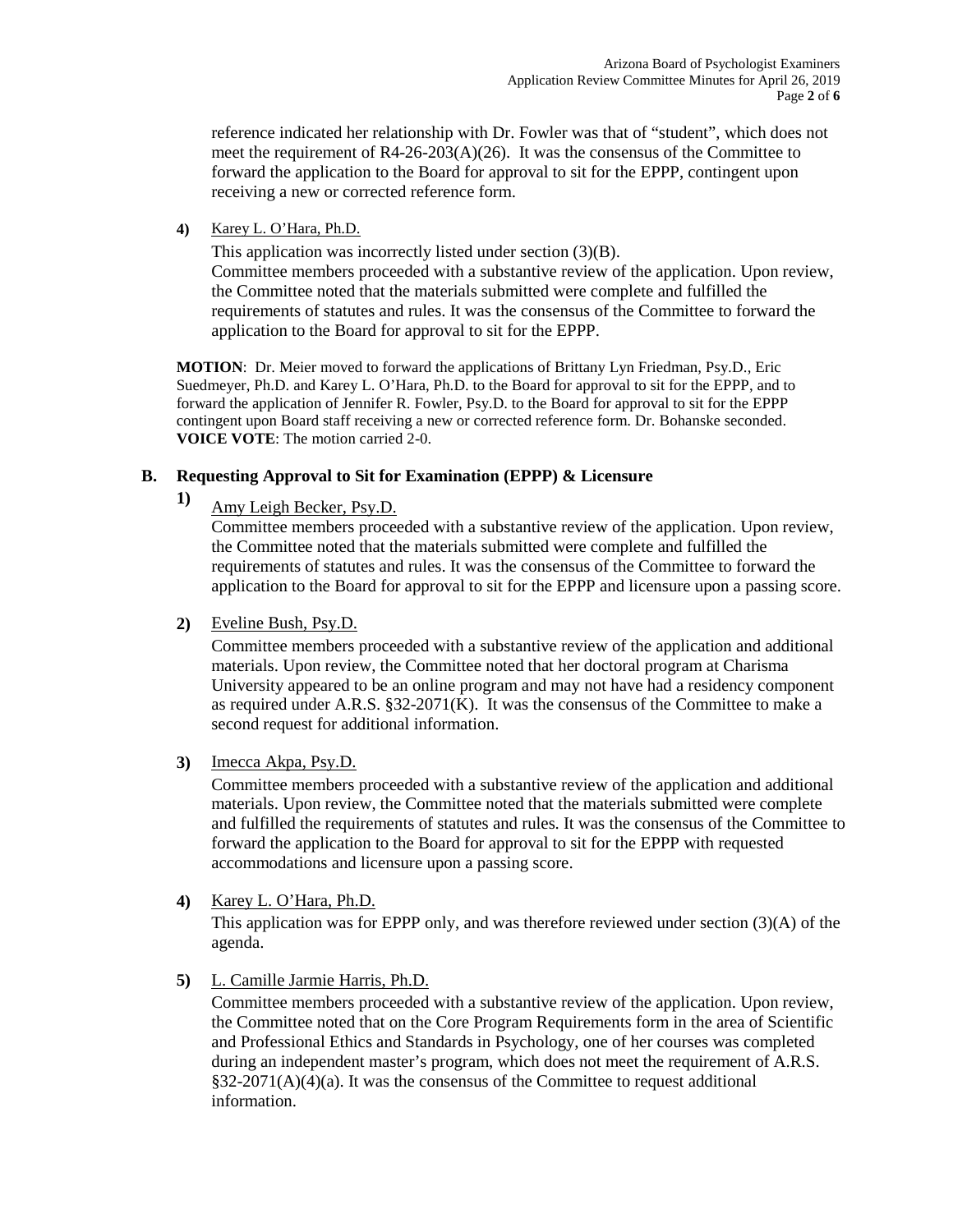**6)** Marnie G. Richard, Psy.D.

Committee members proceeded with a substantive review of the application. Upon review, the Committee noted that the materials submitted were complete and fulfilled the requirements of statutes and rules. It was the consensus of the Committee to forward the application to the Board for approval to sit for the EPPP and licensure upon a passing score.

**7)** Sam A. Wolde, Ph.D.

Committee members proceeded with a substantive review of the re-application. Upon review, the Committee noted that the materials submitted were complete and fulfilled the requirements of statutes and rules. It was the consensus of the Committee to forward the reapplication to the Board for approval to sit for the EPPP and licensure upon a passing score.

**8)** Samara Cerven, Psy.D.

Committee members proceeded with a substantive review of the re-application. Upon review, the Committee noted that the materials submitted were complete and fulfilled the requirements of statutes and rules. It was the consensus of the Committee to forward the reapplication to the Board for approval to sit for the EPPP and licensure upon a passing score.

**9)** Sasha Mendoza, Psy.D.

Committee members proceeded with a substantive review of the application. Upon review, the Committee noted that the materials submitted were complete and fulfilled the requirements of statutes and rules. It was the consensus of the Committee to forward the application to the Board for approval to sit for the EPPP and licensure upon a passing score.

**MOTION:** Dr. Bohanske moved to forward the applications of Amy Leigh Becker, Psy.D., Imecca Akpa, Psy.D., Marnie G. Richard, Psy.D., Sam A. Wolde, Ph.D., Samara Cerven, Psy.D. and Sasha Mendoza, Psy.D. to the Board for approval to sit for the EPPP and licensure upon a passing score; and to request additional information as noted above from Eveline Bush, Psy.D. and L. Camille Jarmie Harris, Ph.D. Dr. Meier seconded.

**VOICE VOTE:** The motion carried 2-0.

#### **C. Requesting Approval for Licensure by Waiver**

**1)** Ashlee Orozco, Ph.D.

Committee members proceeded with a substantive review of the application. Upon review, the Committee noted that the materials submitted were complete and fulfilled the requirements of statutes and rules. It was the consensus of the Committee to forward the application to the Board for approval of licensure.

**2)** Cherish Arantes DeOliveira, Psy.D.

Committee members proceeded with a substantive review of the application. Upon review, the Committee noted that the materials submitted were complete and fulfilled the requirements of statutes and rules. It was the consensus of the Committee to forward the application to the Board for approval of licensure.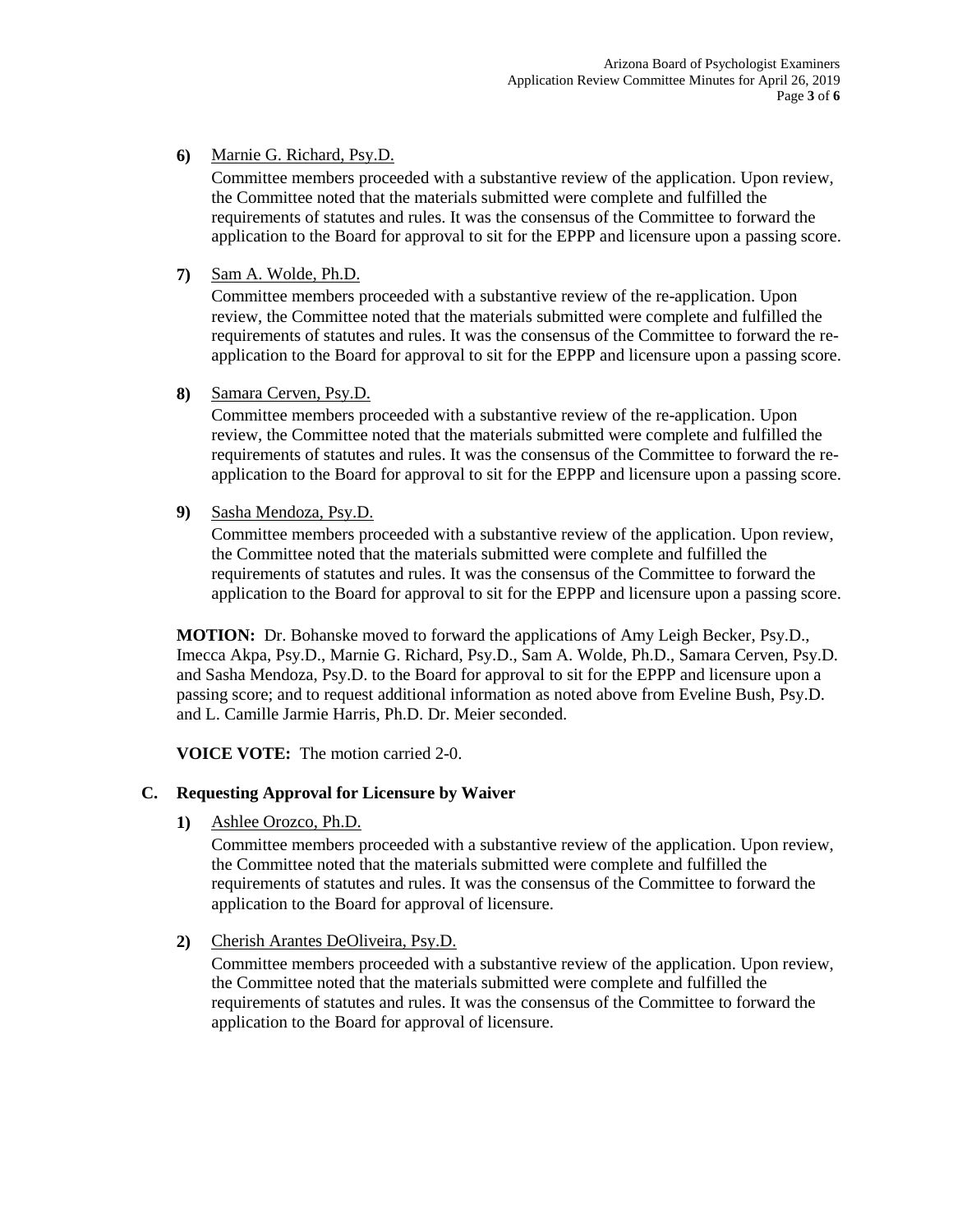## **3)** Cristel Montserrat Alcocer, Psy.D.

Committee members proceeded with a substantive review of the application. Upon review, the Committee noted that the materials submitted were complete and fulfilled the requirements of statutes and rules. It was the consensus of the Committee to forward the application to the Board for approval of licensure.

**4)** Cynthia Ramos Regardie, Psy.D.

Committee members proceeded with a substantive review of the application. Upon review, the Committee noted that the materials submitted were complete and fulfilled the requirements of statutes and rules. It was the consensus of the Committee to forward the application to the Board for approval of licensure.

# **5)** Jennifer Krug, Ph.D.

Committee members proceeded with a substantive review of the application and additional materials. Upon review, the Committee noted that the ethics course taken to meet requirements was not from a doctoral level applied psychology program. After review of the second additional information request, the Committee recognized that this requirement was not provided to the applicant. The Committee recognized that the course was APA ethics and taught by a doctoral level psychologist. It was the consensus of the Committee to forward the application to the Board for approval of licensure.

**6)** Kristin K. Larson, Ed.D.

Committee members proceeded with a substantive review of the application. Upon review, the Committee noted that the materials submitted were complete and fulfilled the requirements of statutes and rules. It was the consensus of the Committee to forward the application to the Board for approval of licensure.

**7)** Laura Jane Murphy, Psy.D.

Committee members proceeded with a substantive review of the application. Upon review, the Committee noted that the applicant's internship verification received from Tami DeCoteau, Ph.D., documented 4,060 hours of an APPIC internship. However, on the application, Dr. Murphy stated that her internship was "2060 hours internship and 2000 hours doctoral candidate training." The Committee was concerned that the additional 2,000 hours of "doctoral candidate training" was not part of the APPIC internship, and therefore the verification would be incomplete. For internship programs that are not members of APPIC, Section B of the verification form must be completed and a copy of the written and signed training plan (written statement) is required under A.R.S.  $\S 32-2071(F)(9)$ . It was the consensus of the Committee to request additional information.

**8)** Lucinda Gray, Ph.D.

Committee members proceeded with a substantive review of the application. Upon review, the Committee noted that the materials submitted were complete and fulfilled the requirements of statutes and rules. It was the consensus of the Committee to forward the application to the Board for approval of licensure.

**9)** Stephanie Zeid, Psy.D.

Committee members proceeded with a substantive review of the application. Upon review, the Committee noted that the materials submitted were complete and fulfilled the requirements of statutes and rules. It was the consensus of the Committee to forward the application to the Board for approval of licensure.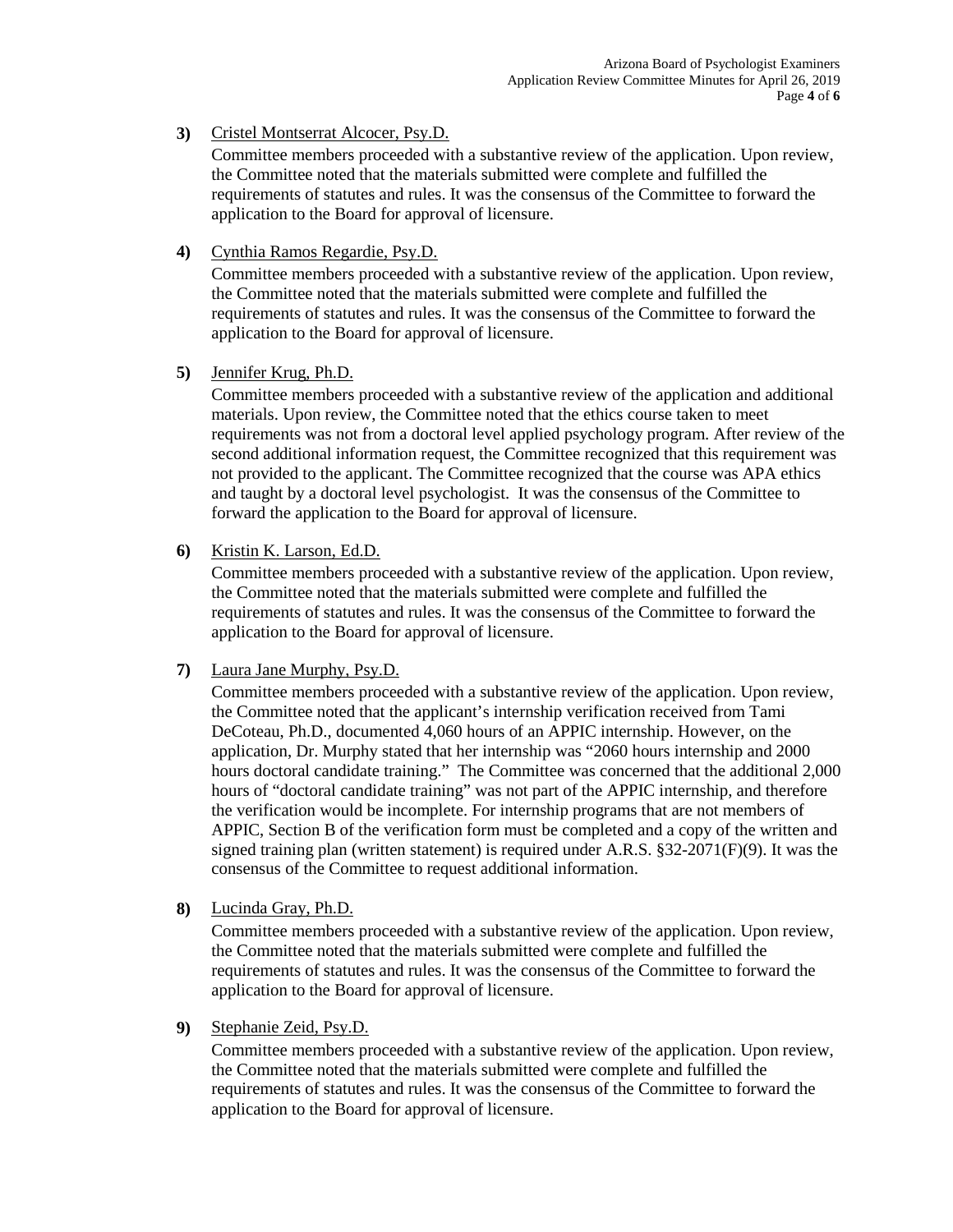**MOTION:** Dr. Bohanske moved to forward the applications of Ashlee Orozco, Ph.D., Cherish Arantes DeOliveira, Psy.D., Cristel Montserrat Alcocer, Psy.D., Cynthia Ramos Regardie, Psy.D., Jennifer Krug, Ph.D., Kristin K. Larson, Ed.D., Lucinda Gray, Ph.D. and Stephanie Zeid, Psy.D. to the Board for approval of licensure, and to request additional information as noted above from Laura Jane Murphy, Psy.D. Dr. Meier seconded.

**VOICE VOTE:** The motion carried 2-0.

## **D. Requesting Approval of Supervised Experience for Licensure**

**1)** Kareen Natalie Schellack, Psy.D.

Dr. Schellack was present by phone. Committee members proceeded with a substantive review of the application. Upon review, the Committee noted that the materials submitted were complete and fulfilled the requirements of statutes and rules. It was the consensus of the Committee to forward the application to the Board for approval of licensure.

**2)** Lindsay Anderson, Ph.D.

Committee members proceeded with a substantive review of the application. Upon review, the Committee noted that the materials submitted were complete and fulfilled the requirements of statutes and rules. It was the consensus of the Committee to forward the application to the Board for approval of licensure.

**MOTION**: Dr. Bohanske moved to forward the applications of Kareen Natalie Schellack, Psy.D. and Lindsay Anderson, Ph.D. to the Board for approval of licensure. Dr. Meier seconded.

**VOICE VOTE**: The motion carried 2-0.

#### **E. Requesting Approval for Licensure by Credential**

**1)** Anne Middaugh, Ph.D.

Committee members proceeded with a substantive review of the application. Upon review, the Committee noted that the materials submitted were complete and fulfilled the requirements of statutes and rules. It was the consensus of the Committee to forward the application to the Board for approval of licensure.

**2)** John M. Shields, Ph.D.

Committee members proceeded with a substantive review of the application. Upon review, the Committee noted that the materials submitted were complete and fulfilled the requirements of statutes and rules. It was the consensus of the Committee to forward the application to the Board for approval of licensure.

**3)** Kelly Cue Davis, Ph.D.

Committee members proceeded with a substantive review of the application. Upon review, the Committee noted that the materials submitted were complete and fulfilled the requirements of statutes and rules. It was the consensus of the Committee to forward the application to the Board for approval of licensure.